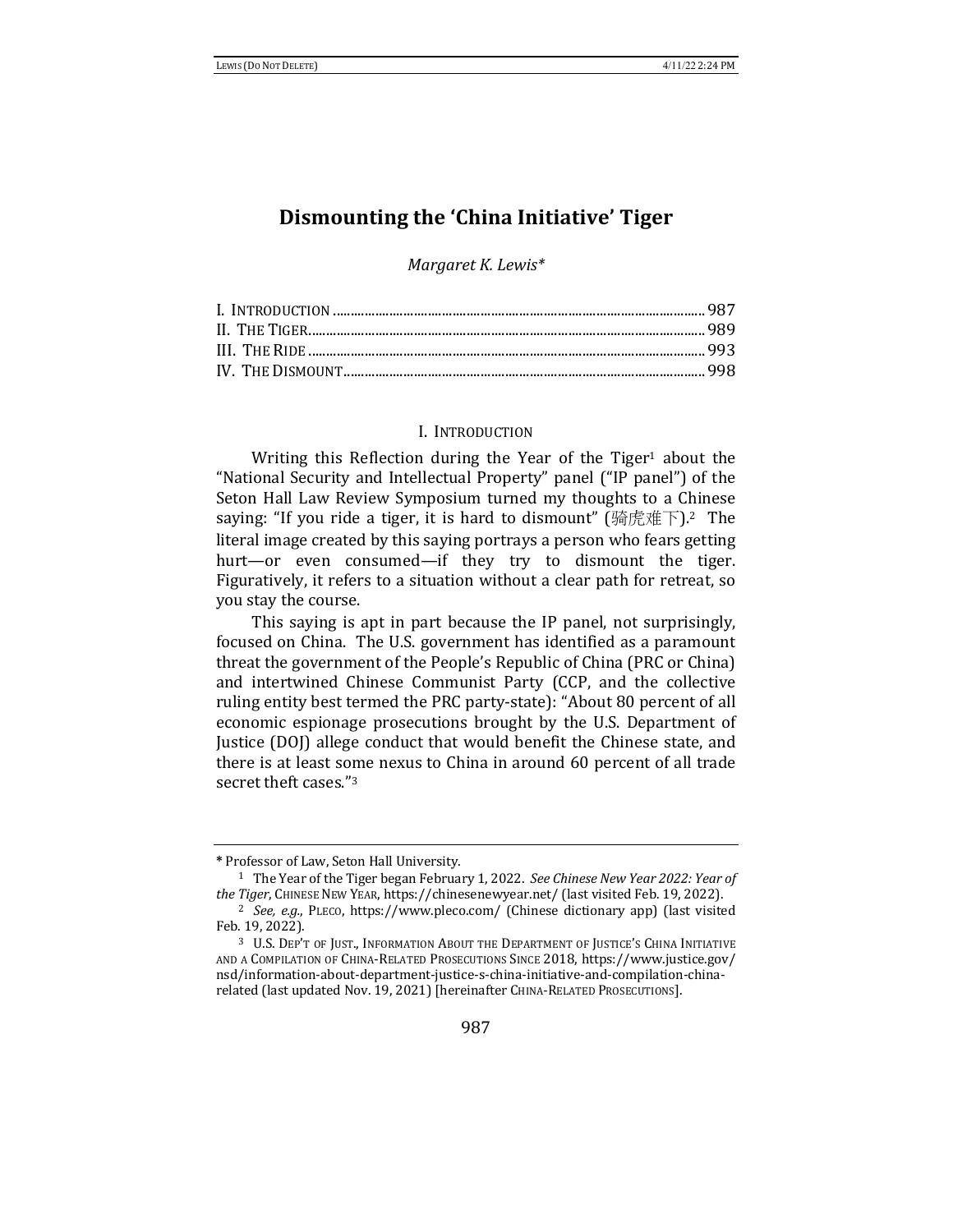The meaning of the tiger saying is fitting because a critical piece in the U.S. government's response to concerns about intellectual property (IP) theft tied to the PRC party-state was for over three years the China Initiative: a DOJ-led effort "reflect[ing] the strategic priority of countering Chinese national security threats  $\dots$ "<sup>4</sup> Launched in November 2018 under President Trump, this tiger continued to barrel forward under President Biden with, for example, Federal Bureau of Investigation (FBI) Director Christopher Wray emphasizing that the FBI was opening counterintelligence investigations connected to China every twelve hours.<sup>5</sup>

As recently as January 31, 2022, Director Wray drew parallels to the Cold War, stressing that today "the United States and the Western world find ourselves in a very different struggle against another global adversary—the Chinese Communist Party" and explaining his focus on "the threat posed by the Chinese government" because "in many ways it's reached a new level—more brazen, more damaging than ever before, and it's vital—vital—that all of us focus on that threat together."<sup>6</sup> Nonetheless, less than a month after this speech, the DOJ concluded that the Initiative was "not the right approach" and replaced the China Initiative with a new "Strategy for Countering Nation-State Threats."<sup>7</sup> Formally ending the China Initiative was the first step in the DOJ transitioning to this country-neutral strategy that has the potential to be both a more holistic and less rhetorically charged approach to protecting IP and research integrity.

That the Biden administration took so long to end the China Initiative was, of course, not because it was worried that the Initiative's sharp teeth of criminal prosecutions would directly harm itself. Rather, the challenge of dismounting was to reassure domestic audiences that there was no slackening with respect to vigilantly protecting against national security threats tied to the PRC party-state. In other words, the

<sup>4</sup> *Id.*

<sup>&</sup>lt;sup>5</sup> Dareh Gregorian, *FBI Director Says New Probes into China Launched 'Every 12 Hours*,' NBC News (Sept. 21, 2021, 11:59 AM), https://www.nbcnews.com/politics/ national-security/fbi-director-says-new-probes-china-launched-every-12-hoursn1279724.

 $6$  Christopher Wray, Dir., Fed. Bureau of Investigation, Countering Threats Posed by the Chinese Government Inside the U.S. (Jan.  $31$ , 2022) (transcript available at https://www.fbi.gov/news/speeches/countering-threats-posed-by-the-chinesegovernment-inside-the-us-wray-013122) (remarks given at the Ronald Reagan Presidential Library and Museum).

<sup>&</sup>lt;sup>7</sup> Matthew Olsen, Assistant Att'y Gen., Assistant Attorney General Matthew Olsen Delivers Remarks on Countering Nation-State Threats (Feb. 23, 2022) (transcript available at https://www.justice.gov/opa/speech/assistant-attorney-general-matthew -olsen-delivers-remarks-countering-nation-state-threats) (remarks given at George Mason University).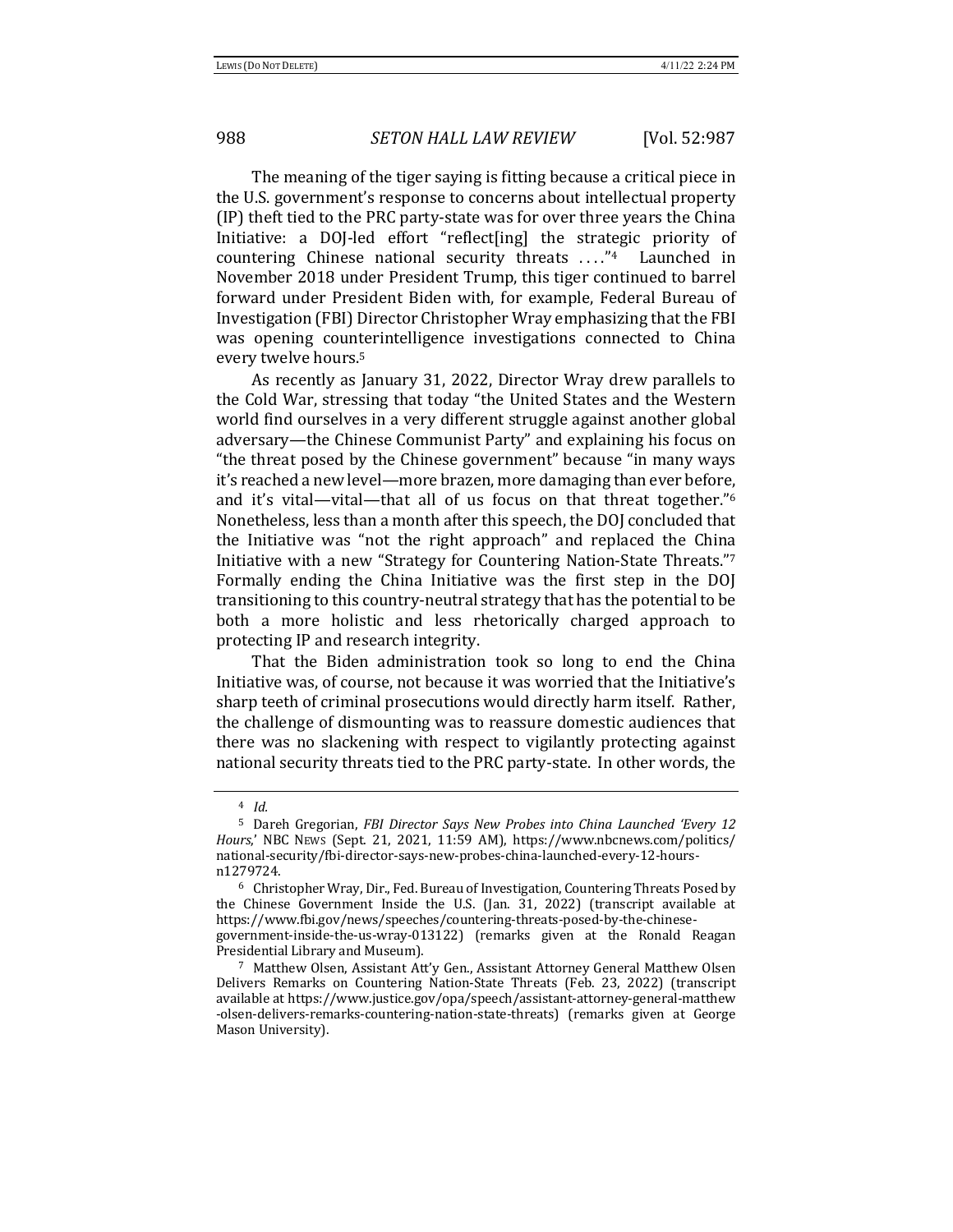Biden administration sought to project that it was landing firmly on the ground ready to safeguard national security without the 'China Initiative' framing. Yet the announcement ending the China Initiative was followed by criticism that the dismount left the United States tumbling in the dirt. Some Republican members of Congress, in particular, immediately reacted that this was a dangerous softening in U.S. policy toward the PRC.<sup>8</sup>

I followed the China Initiative closely throughout its existence and, along with other critics, was deeply concerned about its potential to fuel bias and create a chilling effect among researchers with ties to the PRC based on ethnicity, nationality, or national origin. In short, framing the initiative in terms of "China" placed a cloud of suspicion over people connected therewith.<sup>9</sup> This Reflection briefly explains the China Initiative (*The Tiger*) and its path up to its conclusion in late-February 2022 (*The Ride*). Finally, this Reflection encourages an offramp (*The Dismount*) that not only ends use of the 'China Initiative' title but also energizes a multifaceted effort to strengthen protection of IP and research integrity while mitigating bias.

## II. THE TIGER

The China Initiative did not emerge out of thin air. The U.S. government had for years been increasingly concerned about protecting IP owned by U.S. entities from being stolen by PRC-based entities. In addition to bringing criminal penalties, it also increased its public-facing efforts. Near the end of the Obama administration, for instance, the FBI released a "threat-awareness film" titled "The Company Man" that told

<sup>&</sup>lt;sup>8</sup> *See, e.g.*, Press Release, Chuck Grassley, Grassley Pushes DOJ to Reconsider Plans to Cancel China Crackdown Amid Persistent Threats (Feb. 28, 2022), https:// www.grassley.senate.gov/news/news-releases/grassley-pushes-doj-to-reconsiderplans-to-cancel-china-crackdown-amid-persistent-threats; Press Release, Tom Cotton, Cotton Statement on DOJ Termination of its "China Initiative" (Feb. 23, 2022), https:// www.cotton.senate.gov/news/press-releases/cotton-statement-on-doj-terminationof-its-china-initiative ("Cancelling this initiative is just another instance of weakness from an administration more concerned with being politically correct than protecting Americans."); Press Release, Marco Rubio, Rubio Releases Statement on DOJ's Decision to End China Initiative (Feb. 23, 2022), https://www.rubio.senate.gov/public/index.cfm/press-releases?ID=8FE8C7EF-F7CE-437D-8176-40CDD1B9731C (arguing that by ending the Initiative, "the Biden Administration is once again showing that it just doesn't understand the nature or severity of the CCP's threat").

<sup>&</sup>lt;sup>9</sup> See generally Margaret K. Lewis, *Criminalizing China*, 111 J. CRIM. L. & CRIMINOLOGY 145 (2021); Margaret K. Lewis, *Time to End the U.S. Justice Department's China Initiative*, FOREIGN POL'Y (July 22, 2021, 1:15 PM), https://foreignpolicy.com/2021/07/22/chinainitiative-espionage-mistrial-hu/.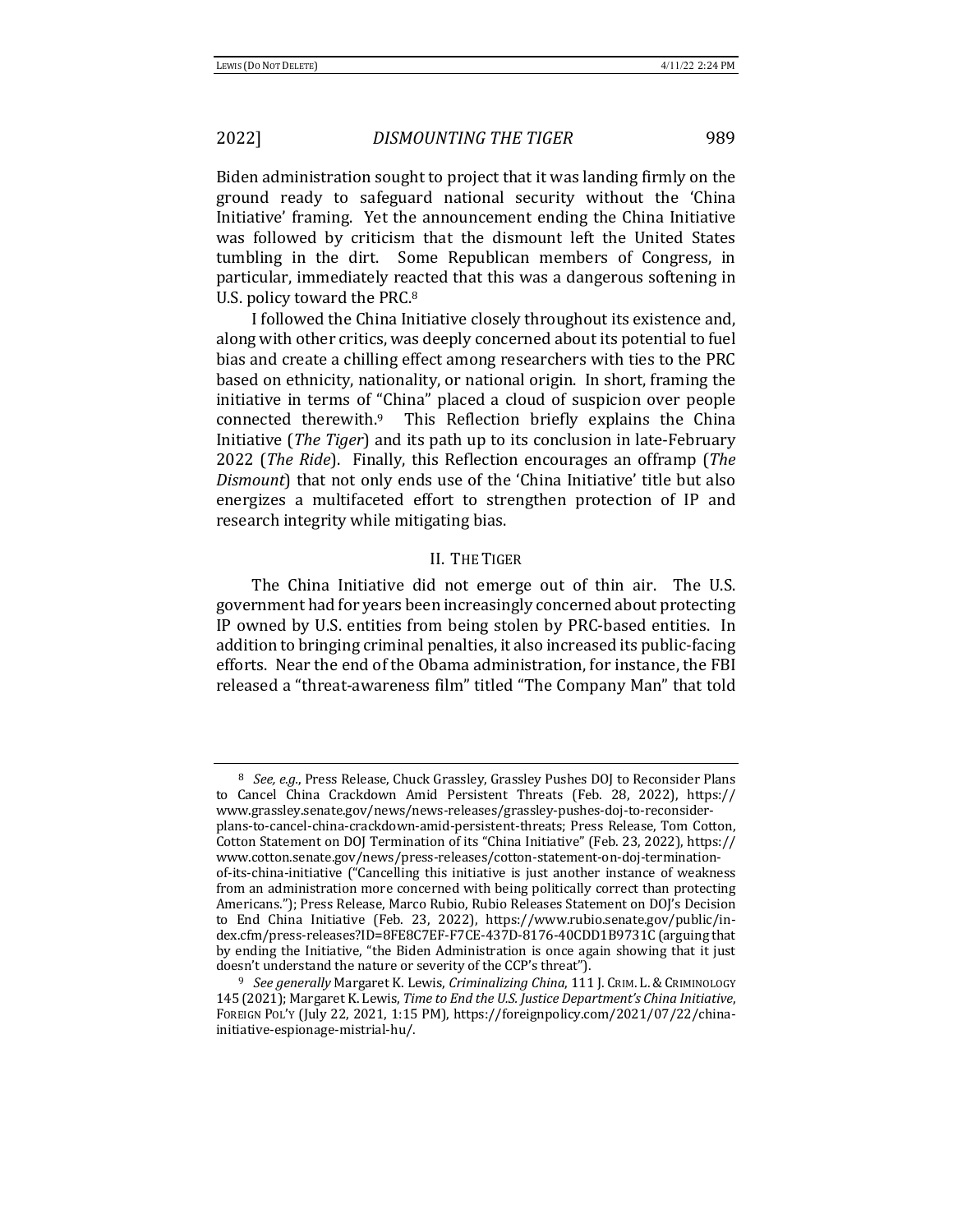the story of an American who provided his employer's trade secrets to PRC nationals.<sup>10</sup>

What changed under the Trump administration was the framing of the threat narrative and the emphasis placed on using criminal law as means of protecting IP. At the Initiative's launch in November 2018, then-Attorney General Jeff Sessions stated that, "under President Donald Trump, the United States is standing up to the deliberate, systematic, and calculated threats posed, in particular, by the communist regime in China, which is notorious around the world for intellectual property theft."<sup>11</sup>

Beyond the China Initiative itself, the Trump administration depicted an existential threat posed by the PRC. The introduction to the Trump White House's collection of speeches on China begins by declaring that, "[f]or decades, Donald J. Trump was one of the few prominent Americans to recognize the true nature of the Chinese Communist Party and its threat to America's economic and political way of life."<sup>12</sup> The FBI likewise articulated an expansive "China Threat" narrative describing "the government of China and the Chinese Communist Party [as] a grave threat to the economic well-being and democratic values of the United States."<sup>13</sup>

In addition to stressing the "communist regime," the  $T$ rump administration emphasized the role of "non-traditional collectors": academics, students, businesspeople, and other actors who do not fall under the traditional 'spy' profile.<sup>14</sup> The Trump administration simultaneously warned against and welcomed Chinese students and scholars. In "China: The Risk to Academia," the FBI notes that it "recognizes, and values, [the] unique package of benefits these 

<sup>&</sup>lt;sup>10</sup> *The Company Man: Protecting America's Secrets*, FED. BUREAU OF INVESTIGATION (July 23, 2015), https://www.fbi.gov/video-repository/newss-the-company-man-protecting-americas-secrets/view. 

<sup>&</sup>lt;sup>11</sup> U.S. DEP'T OF JUST., Attorney General Jeff Sessions Announces New Initiative to *Combat Chinese Economic Espionage* (Nov. 1, 2018), https://www.justice.gov/opa/ speech/attorney-general-jeff-sessions-announces-new-initiative-combat-chinese-economic-espionage. 

<sup>12</sup> Robert C. O'Brien, *Introduction*, in TRUMP ON CHINA: PUTTING AMERICA FIRST 1 (Robert C. O'Brien, ed., 2020), https://trumpwhitehouse.archives.gov/wp-content/uploads/ 2020/11/Trump-on-China-Putting-America-First.pdf. 

<sup>&</sup>lt;sup>13</sup> *The China Threat*, FED. BUREAU OF INVESTIGATION, https://www.fbi.gov/investigate/ counterintelligence/the-china-threat (last visited Feb. 7, 2022).

<sup>&</sup>lt;sup>14</sup> See Press Release, U.S. Dep't of Just., The China Initiative: Year-in-Review (2019– 20) (Nov. 16, 2020), https://www.justice.gov/opa/pr/china-initiative-year-review-2019-20 (warning of PRC-funded "talent programs" as part of the section titled "*Develop an enforcement strategy for non-traditional collectors"*).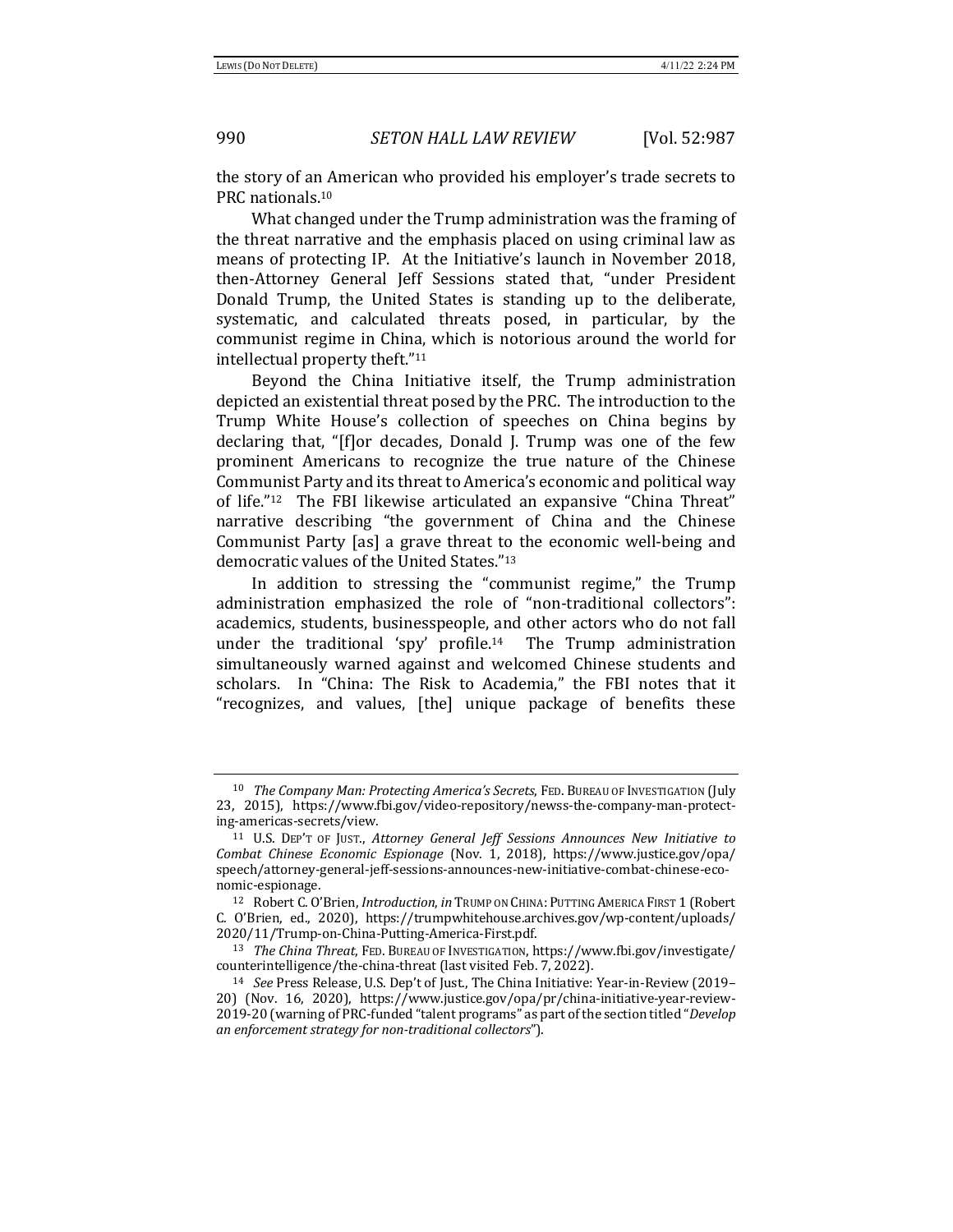international students and professors provide."<sup>15</sup> The same publication warns, however, that the United States' open academic environment "also puts academia at risk for exploitation by foreign actors who do not follow our rules or share our values," and that "the Chinese government uses some Chinese students—mostly post-graduate students and postdoctorate researchers studying science, technology, engineering, and mathematics (STEM)—and professors to operate as non-traditional collectors of intellectual property  $\dots$ ."<sup>16</sup>

The front page of the FBI publication includes both a large map of China with the PRC flag and a highlighted box asserting, "[t]he annual cost to the U.S. economy of counterfeit goods, pirated software, and theft of trade secrets is \$226–\$600 BILLION." While recognizing that the PRC party-state has incentivized and even directed activities that violate U.S. criminal laws, the scope and scale of those threats remains debated. Mark Cohen of Berkeley Law, who formerly worked for the U.S. government, cautioned in 2019 that "[t]hese numbers have taken on a greater legitimacy than they likely deserve, in terms of capturing the scope of US concerns, the magnitude of the loss and shaping the Trump administration's unilateral retaliation."<sup>17</sup>

Economic (or "industrial") espionage—trade secret theft with a nexus to a foreign government or entity connected therewith<sup>18</sup>—was the marquee crime when the DOJ kicked off the China Initiative. The initial announcement, for example, was accompanied by an indictment of a PRC state-owned enterprise and other defendants of a conspiracy to commit economic espionage.<sup>19</sup> Yet the Initiative was framed in much broader terms. The ten bullet-pointed goals of the Initiative addressed concerns from "potential threats to academic freedom" to "supply chain threats."20

The scope of the Initiative as set forth in 2018 was thus broad and somewhat blurry. A connection with the PRC was necessary, but not sufficient, for the DOJ to refer to a case as part of the China Initiative. For

<sup>&</sup>lt;sup>15</sup> Fed. Bureau of Investigation, China: The Risk to Academia 8 (2019), https://www.fbi.gov/file-repository/china-risk-to-academia-2019.pdf/view [https://perma.cc/HNW9-U79M].

<sup>16</sup> *Id.* at 1-2.

<sup>&</sup>lt;sup>17</sup> Mark Cohen, *The 600 Billion Dollar China IP Echo Chamber*, CHINA IPR (May 12, 2019), https://chinaipr.com/2019/05/12/the-600-billion-dollar-china-ip-echo-chamber/.

<sup>18 18</sup> U.S.C. § 1831.

<sup>&</sup>lt;sup>19</sup> *See* Press Release, U.S. Dep't of Just., PRC State-Owned Company, Taiwan Company, and Three Individuals Charged With Economic Espionage (Nov. 1, 2018), https://www.justice.gov/opa/pr/prc-state-owned-company-taiwan-company-andthree-individuals-charged-economic-espionage. 

<sup>&</sup>lt;sup>20</sup> CHINA-RELATED PROSECUTIONS, supra note 3.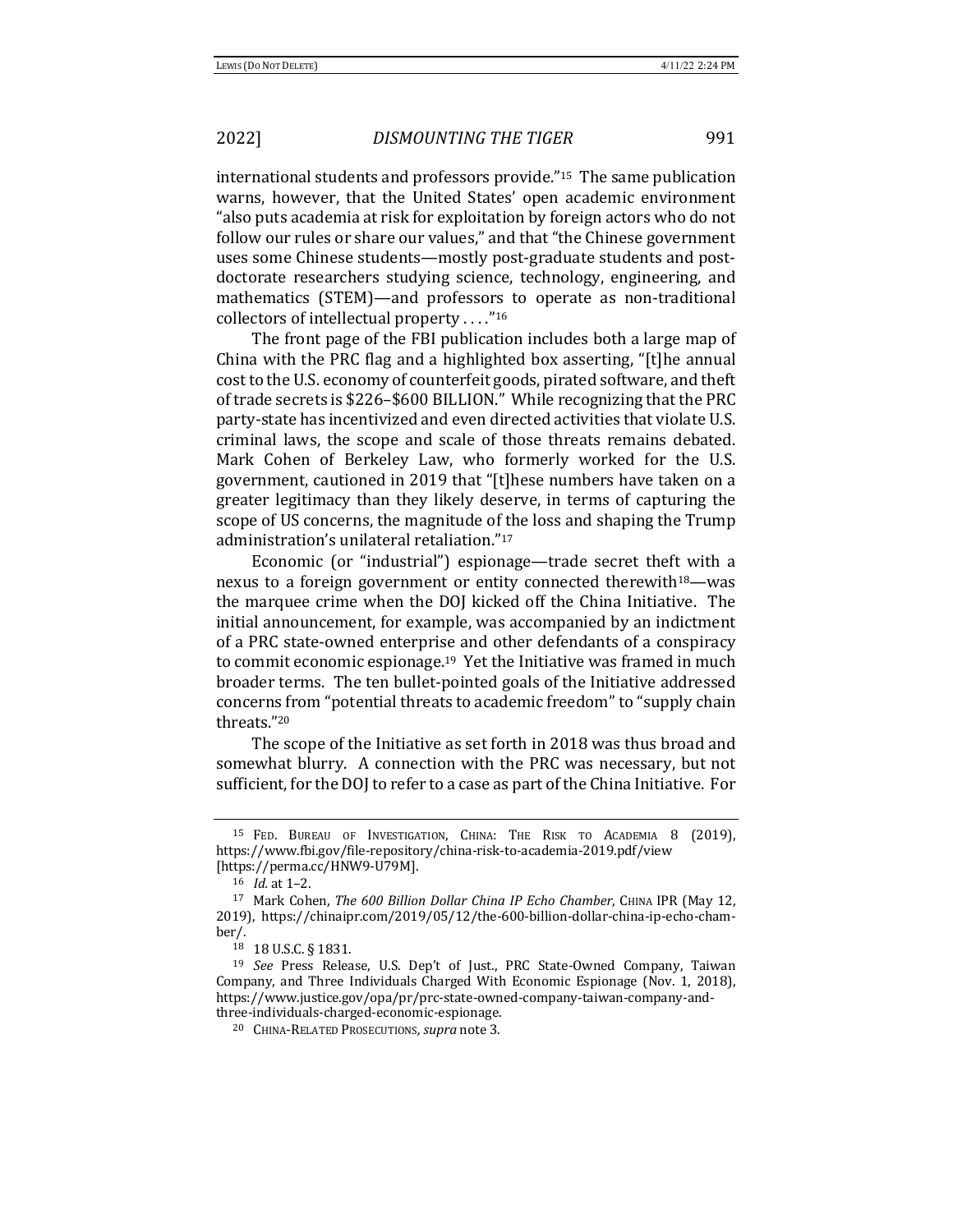example, while halting the importation of the illicit drug fentanyl and its precursors from the PRC is a U.S. government priority<sup>21</sup>—and the DOJ had active cases during the time of the China Initiative<sup>22</sup>—no fentanylrelated cases were listed on the DOJ's China Initiative webpage, nor were the words "drugs" or "narcotics" mentioned.

Indictments did not get stamped "China Initiative," nor was there a definitive list of China Initiative cases. The DOJ maintained a list of "China-related cases examples, $"^{23}$  which was not static. In addition to cases understandably being added as they were brought, others were removed. Some cases were removed because they did not result in convictions,<sup>24</sup> and others for unexplained reasons but presumably because reconsideration deemed them outside the China Initiative's mission: "Some cases, [a former DOJ official] said, such as that of a man who organized a turtle-smuggling ring, originally may have been added to the department's list by mistake."25

Nor did the DOJ conceive the China Initiative as having any set duration. In contrast, the long-term, existential nature of the described threat from China by the Trump administration suggested that it would have a prolonged existence.<sup>26</sup> What was less expected, however, was the

<sup>&</sup>lt;sup>21</sup> LIANA W. ROSEN & SUSAN V. LAWRENCE, CONG. RSCH. SERV., IF 10890, CHINA PRIMER: ILLICIT FENTANYL AND CHINA'S ROLE (2021), https://crsreports.congress.gov/product/ pdf/IF/IF10890 ("In recent years, counternarcotics attention has focused on reducing fentanyl flows from China."); see also *id.* at 2 ("Some U.S. objectives with respect to China remain unmet. China has not taken action to control additional fentanyl precursors, following China's listing of two fentanyl precursors, NPP and 4-ANPP, as controlled substances in February 2018.").

<sup>&</sup>lt;sup>22</sup> *See, e.g.*, Press Release, U.S. Dep't of Just., Man Convicted of Conspiracy to Import and Distribute Fentanyl (July 9, 2021), https://www.justice.gov/opa/pr/man-convicted-conspiracy-import-and-distribute-fentanyl. 

<sup>&</sup>lt;sup>23</sup> CHINA-RELATED PROSECUTIONS, supra note 3.

<sup>&</sup>lt;sup>24</sup> *See, e.g.*, Eileen Guo, Jess Aloe & Karen Hao, We Built a Database to Understand the *China Initiative. Then the Government Changed Its Records.,* MIT TECH. REV. (Dec. 2, 2021), https://www.technologyreview.com/2021/12/02/1039397/china-initiative-database-doj; see also Press Release, U.S. Dep't of Just., Researcher at University Arrested for Wire Fraud and Making False Statements About Affiliation with a Chinese University (Feb. 27, 2020), https://www.justice.gov/opa/pr/researcher-university-arrestedwire-fraud-and-making-false-statements-about-affiliation (including updated notation that "[t]he defendant in this case, Anming Hu, was acquitted by the court of the charges alleged in the indictment described in the press release below").

<sup>&</sup>lt;sup>25</sup> Guo et al., *supra* note 24.

<sup>&</sup>lt;sup>26</sup> See, e.g., Secretary Michael R. Pompeo With Ben Shapiro of The Ben Shapiro Show, U.S. DEP'T OF STATE (Dec. 15, 2020), https://2017-2021.state.gov/secretary-michael-rpompeo-with-ben-shapiro-of-the-ben-shapiro-show-6/index.html ("This challenge from the Chinese Communist Party is the most existential threat to the United States and its prosperity and security. President Trump is the first president to have recognized that.").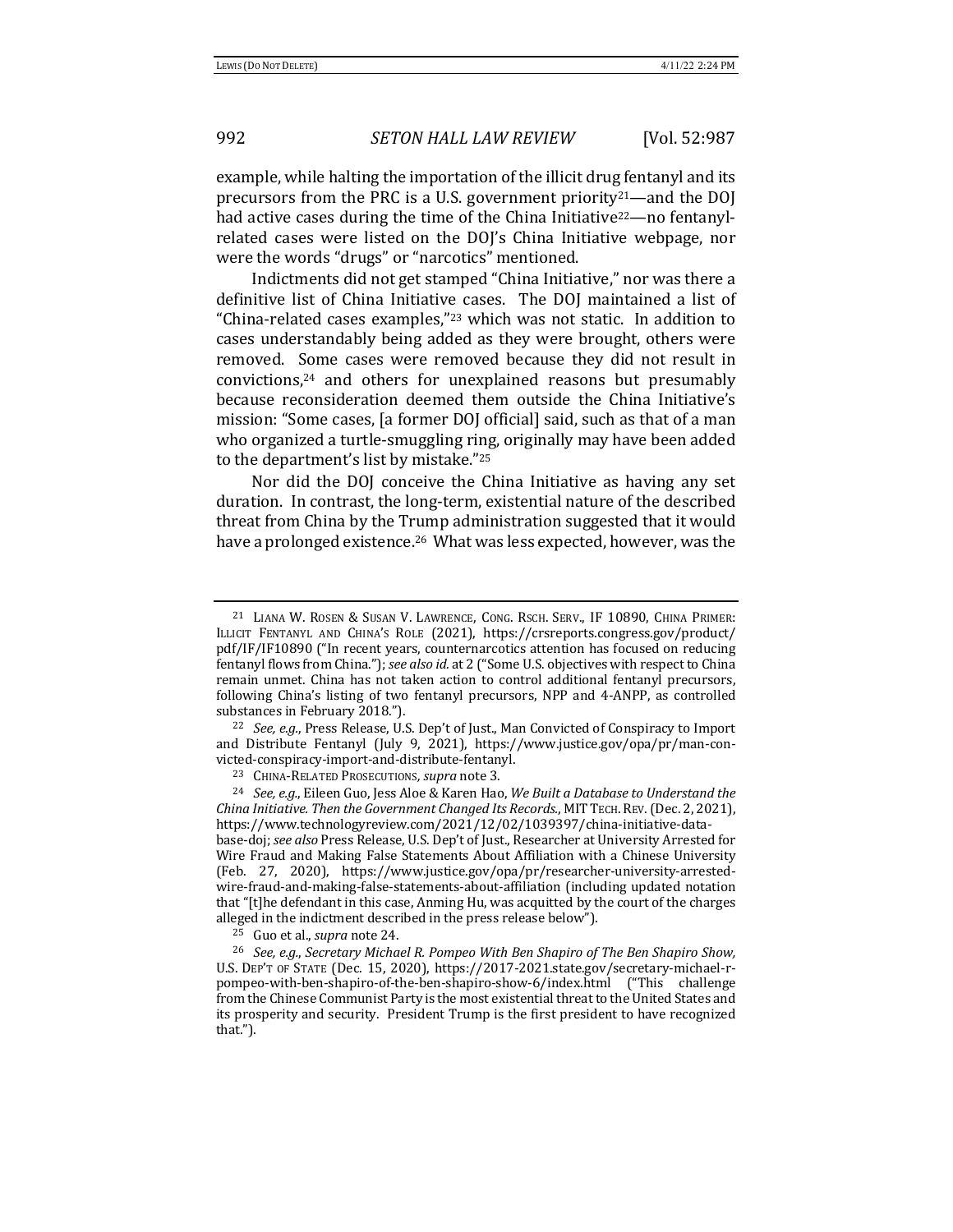China Initiative's continued momentum once President Biden took office. 

## III. THE RIDE

The China Initiative carried through the Trump administration and more than a year under President Biden. Economic espionage remained a concern over the China Initiative's three-year history. In late 2021, for example, the FBI released the documentary "Made in Beijing: The Plan for Global Market Domination," which it describes as using "interviews with executives from victim companies to create a compelling narrative for the private sector and help them protect their intellectual property against industrial espionage by the  $[CCP]$ ."27

The bulk of China Initiative cases, however, focused not on the theft, or attempted theft, of IP, but rather on research integrity-a key component of which is honesty, including, as described by the National Institutes of Health, "following commonly accepted professional codes or norms."<sup>28</sup> Charges related to transparency and honesty in research include false statements, wire fraud, tax fraud, and similar offenses involving lying or concealment. When in late 2021 reporters at MIT Technology Review sought to "create as comprehensive a database of China Initiative prosecutions as possible[,]" they found that "only 13 of the 23 research integrity cases included in our database are currently on the website. (One of those cases was settled before charges could be filed.) Six of those cases ended in guilty pleas. Seven are still pending." $29$ A Bloomberg analysis released in December 2021 found as follows:

[O]f the 50 indictments announced or unsealed since the start of the program and posted on the Justice Department's China Initiative webpage reveals a further problem: The China Initiative hasn't been very successful at catching spies. The largest group of cases, 38% of the total, have charged academic researchers and professors with fraud for failing to disclose affiliations with Chinese universities. None of them has been accused of spying, and almost half of those cases have been dropped. About half as many China Initiative cases concern violations of U.S. sanctions or illegal exports, and a smaller percentage involve cyber intrusions that prosecutors

<sup>&</sup>lt;sup>27</sup> FBI - Federal Bureau of Investigation, *Made in Beijing: The Plan for Global Market Domination*, YOUTUBE (Nov. 5, 2021), https://www.youtube.com/watch?v= HAe4PWjP1f0.

<sup>&</sup>lt;sup>28</sup> NAT'L INST. OF HEALTH, *What is Research Integrity*, https://grants.nih.gov/policy/ research\_integrity/what-is.htm (last visited Feb. 7, 2022).

<sup>&</sup>lt;sup>29</sup> Guo et al., *supra* note 24.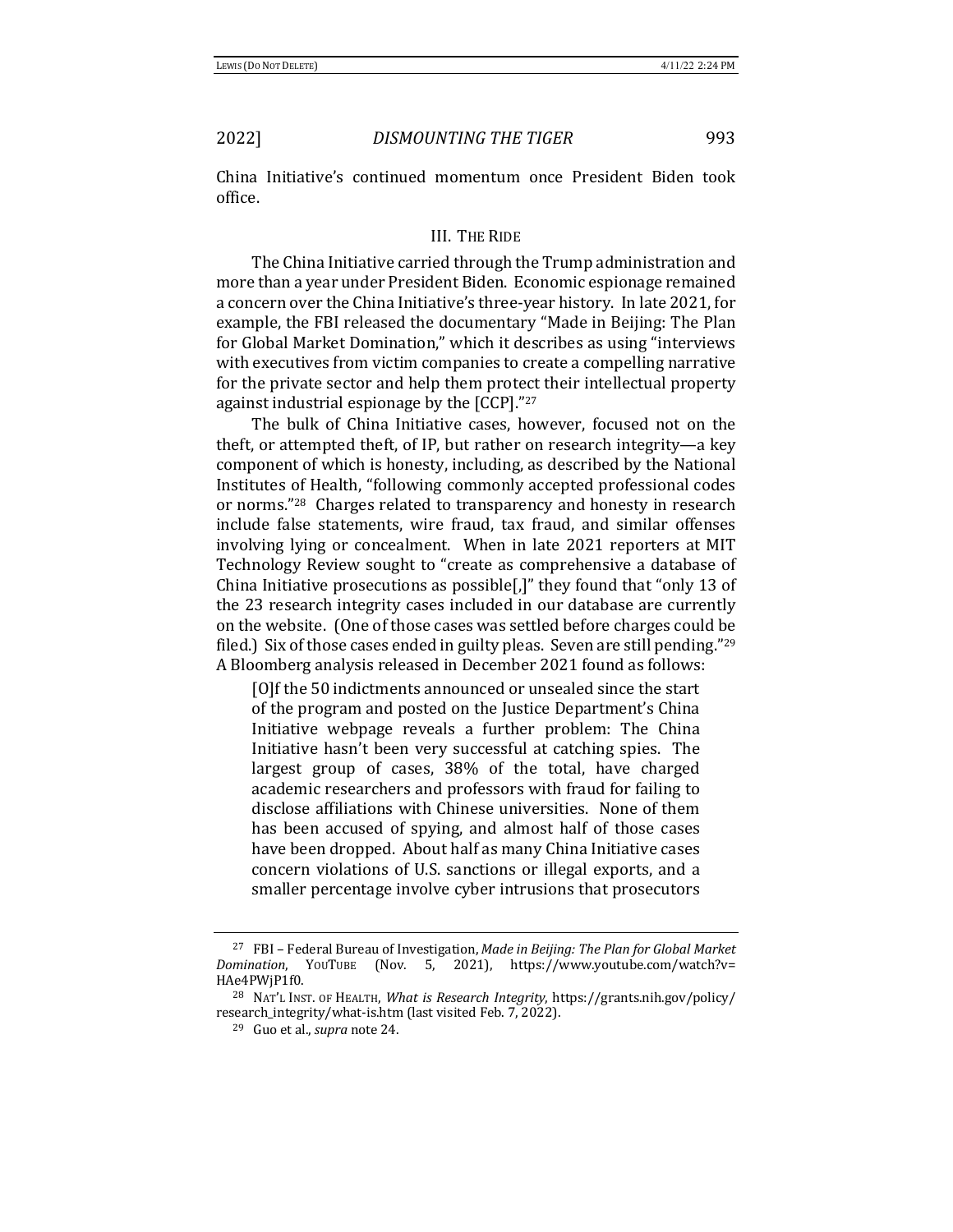attributed to China. Only 20% of the cases allege economic espionage, and most of those are unresolved. Just three claim that secrets were handed over to Chinese agents. $30$ 

This Initiative's path thus proved a bumpy ride. There were convictions: the DOJ's National Security Division spokesperson reported in late 2021, "[s]ince November 2018, we have brought or resolved nine economic espionage prosecutions and seven theft of trade secrets cases with a nexus to the PRC. We also have brought 12 matters involving fraud on universities and/or grant making institutions ...."<sup>31</sup>

Yet, at the end of 2021, "[i]n eight cases, academics have pleaded guilty and received prison sentences of up to thirty-seven months. But the government dropped its prosecution of seven other scientists."32 At the time of writing, the trial was imminent of a China Initiative case involving an academic, Franklin (Feng) Tao, who allegedly failed to disclose participation in a PRC-government talent program.<sup>33</sup> To date, however, the only guilty verdict from a jury in a case involving an academic under the China Initiative came in December 2021. Charles Lieber, the former Chair of Harvard University's Chemistry and Chemical Biology Department, was convicted of making false statements, filing false tax returns, and failing to report a bank account in China.<sup>34</sup> The evidence included video footage of Lieber's

33 *See* Gideon Lewis-Kraus, *Have Chinese Spies Infiltrated American Campuses?*, New YORKER (Mar. 14, 2022), https://www.newyorker.com/magazine/2022/03/21/havechinese-spies-infiltrated-american-campuses (examining the pending case against Franklin (Feng) Tao, a chemistry professor at the University of Kansas).

<sup>&</sup>lt;sup>30</sup> Sheridan Prasso, *China Initiative Set Out to Catch Spies. It Didn't Find Many*, BLOOMBERG (Dec. 14, 2021, 10:00 AM), https://www.bloomberg.com/news/features/ 2021-12-14/doj-china-initiative-to-catch-spies-prompts-fbi-misconduct-racismclaims.

<sup>&</sup>lt;sup>31</sup> Guo et al., *supra* note 24.

<sup>&</sup>lt;sup>32</sup> Jeffrey Mervis, *What the Charles Lieber Verdict Says About U.S. China Initiative,* SCIENCE (Dec. 28, 2021, 3:40 PM), https://www.science.org/content/article/whatcharles-lieber-verdict-says-about-u-s-china-initiative. That the vast majority of convictions under the China Initiative umbrella have been in the form of guilty pleas is not surprising. Plea bargaining is a dominant feature of the federal criminal justice system. See, e.g., RAM SUBRAMANIAN ET AL., IN THE SHADOWS: A REVIEW OF THE RESEARCH ON PLEA BARGAINING, VERA INST. OF JUST. (2020), https://www.vera.org/downloads/ publications/in-the-shadows-plea-bargaining.pdf ("Only 2 percent of federal criminal cases—and a similar number of state cases—are brought to trial.").

<sup>&</sup>lt;sup>34</sup> See Press Release, U.S. Dep't of Just., Harvard University Professor Convicted of Making False Statements and Tax Offenses (Dec. 21, 2021), https://www.justice.gov/ opa/pr/harvard-university-professor-convicted-making-false-statements-and-taxoffenses. *See generally The Lawfare Podcast: Dr. Charles Lieber and the China Initiative*, LAWFARE (Jan. 11, 2022), https://www.lawfareblog.com/lawfare-podcast-dr-charleslieber-and-china-initiative (Jacob Schulz, Emily Weinstein, and Margaret Lewis discussing the verdict and the China Initiative generally.).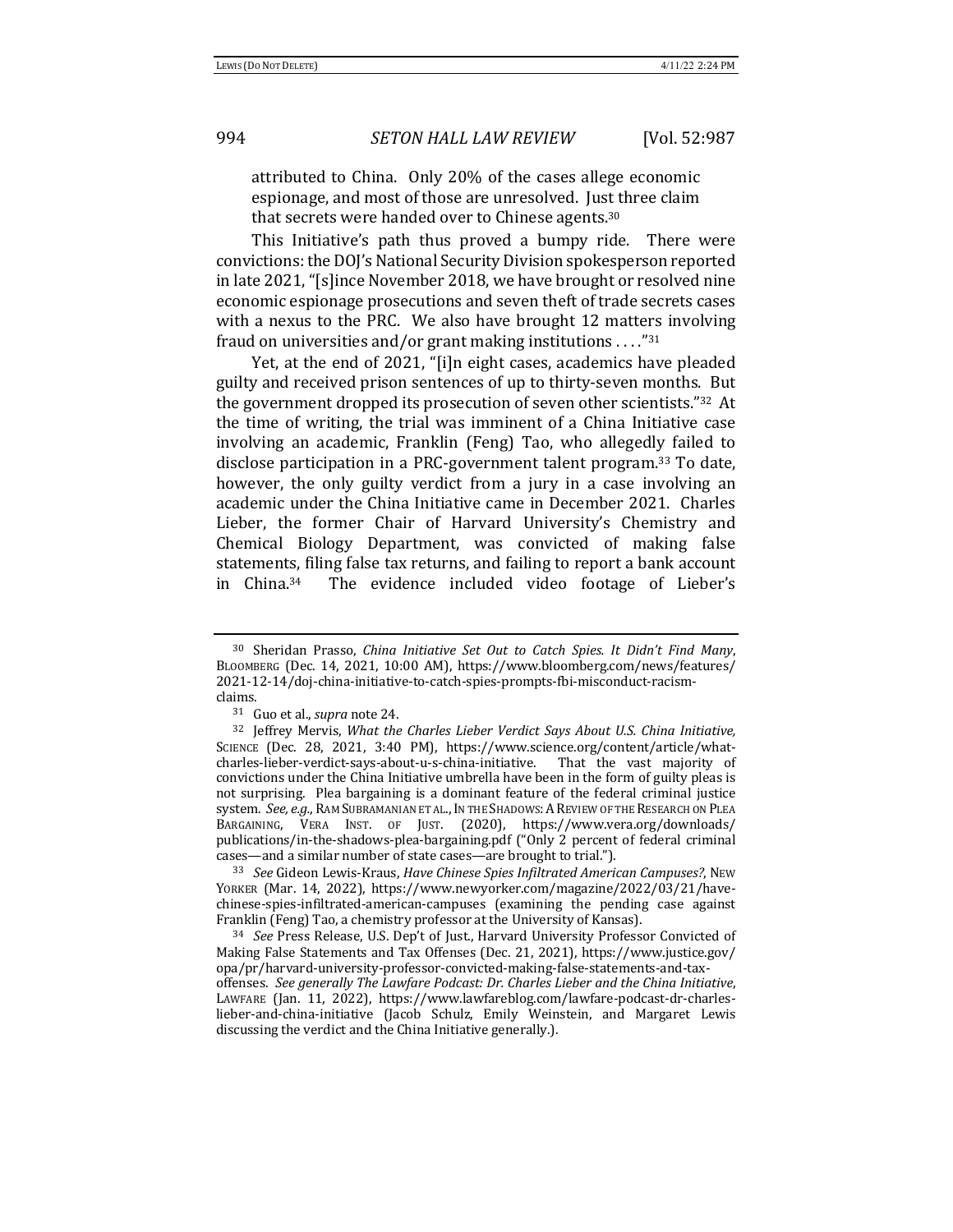interrogation by the FBI in which he acknowledged that the government had "damning" evidence against him.<sup>35</sup>

In contrast to the unanimous jury verdict after less than three hours of deliberation in the Lieber case,<sup>36</sup> the jury deadlocked in the case of Anming Hu, a professor at the University of Tennessee, Knoxville, who was charged with wire fraud and false statements.<sup>37</sup> When the DOJ decided to pursue a new trial,<sup>38</sup> Judge Thomas A. Varlan issued a judgment of acquittal on all counts because the government failed to provide sufficient evidence to prove that Hu had the requisite intent to defraud NASA by failing to disclose an affiliation with a Chinese academic institution.<sup>39</sup> The fifty-two-page opinion emphasized the high bar: "[G] ranting a motion for a judgment of acquittal is 'confined to cases where the prosecution's failure is clear."<sup>40</sup>

In January 2022, news broke regarding the demise of another highprofile case under the China Initiative. Massachusetts Institute of Technology (MIT) Professor Gang Chen faced charges based on alleged concealment of ties to PRC-based institutions in grant filings with the U.S. Department of Energy.<sup>41</sup> Chen firmly asserted his innocence, and his colleagues at MIT voiced their strong support, $42$  along with the highly unusual step of MIT paying his legal bills.<sup>43</sup> On January 14, 2022, the

<sup>38</sup> See Chinese Espionage Retrial Sought for Tennessee Researcher, Associated Press (Aug. 3, 2021), https://apnews.com/article/technology-business-education-tennesseeespionage-0145bdff82b8b00932794295cd270686. 

<sup>39</sup> CT. LISTENER, Judgment of Acquittal as to Anming Hu, United States v. Hu, Case No. 3:20-cr-00021 (E.D. Tenn.) (Sept. 9, 2021), https://www.courtlistener.com/docket/ 16900191/united-states-v-hu-tv1/. 

<sup>40</sup> CT. LISTENER, Memorandum Opinion and Order as to Anming Hu, United States v. Hu, Case No. 3:20-cr-00021 (E.D. Tenn.) (Sept. 9, 2021), https:// www.courtlistener.com/docket/16900191/united-states-v-hu-tv1/ (quoting United States v. Donaldson, 52 F. App'x 700, 706 (6th Cir. 2002) (quoting Burks v. United States, 437 U.S. 1, 17 (1978)).

<sup>41</sup> Press Release, U.S. Dep't of Just., MIT Professor Indicted on Charges Related to Grant Fraud (Jan. 20, 2021), https://www.justice.gov/usao-ma/pr/mit-professor-indicted-charges-relating-grant-fraud. 

<sup>42</sup> See Why Have We, a Group of MIT Faculty, Signed the Letter in Support of Gang *Chen?*, MIT Faculty Newsletter (Jan./Feb. 2021), https://fnl.mit.edu/january-february-2021/why-have-we-a-group-of-mit-faculty-signed-the-letter-in-support-of-gangchen/. 

<sup>43</sup> See Ellen Nakashima & David Nakamura, *In High-Profile Case Against MIT's Gang Chen, Prosecutors Seeking to Drop Charges, WASH. POST (Jan. 14, 2022, 1:37 PM),* 

<sup>&</sup>lt;sup>35</sup> Mervis, *supra* note 32.

<sup>36</sup> *Id.*

<sup>&</sup>lt;sup>37</sup> See David Nakamura & Ellen Nakashima, *Mistrial in Justice Dept. Fraud Case Against College Professor Prompts Renewed Scrutiny of Agency's 'China Initiative'*, WASH. Post (June 17, 2021. 7:06 PM), https://www.washingtonpost.com/national-security/ doj-china-initiative-mistrial/2021/06/17/7571c73c-cf8f-11eb-8014- 2f3926ca24d9\_story.html.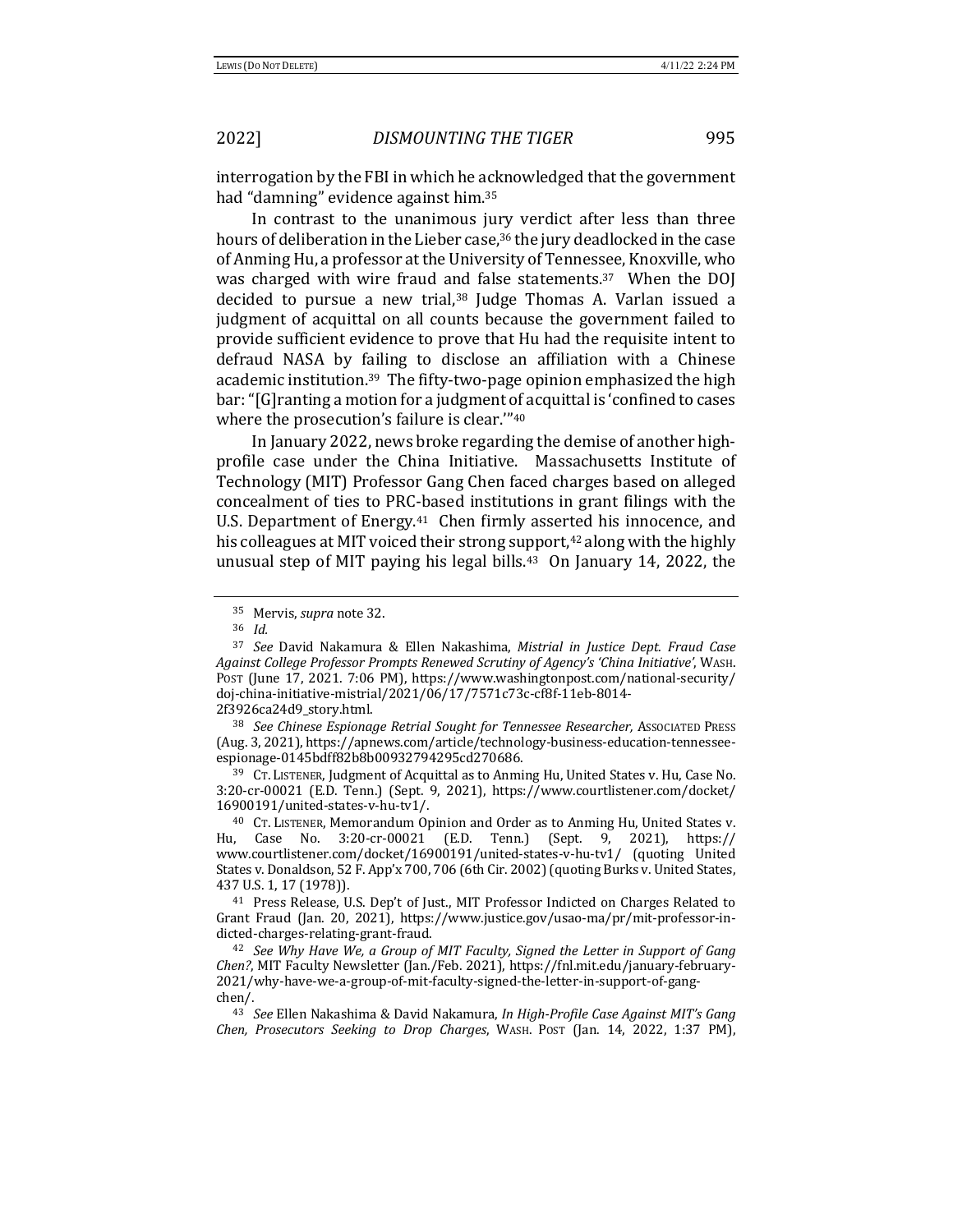Wall Street Journal reported that prosecutors in the case recommended to the DOJ headquarters that it drop the case.<sup>44</sup> When announcing the case's dismissal on January 20, Rachael Rollins, the newly appointed U.S. Attorney for the District of Massachusetts, released a statement that the dismissal was "in the interests of justice" because of "recently obtained additional information pertaining to the materiality of Professor Chen's alleged omissions in the context of the grant review process ...." $45$ 

Chen's case underscored a primary concern raised by me and other critics of the China Initiative: framing the initiative in terms of "China" has put people who are seen as connected to China based on their nationality, national origin, ethnicity,<sup>46</sup> and other bases under enhanced scrutiny.<sup>47</sup> When announcing charges against naturalized U.S. citizen Chen in January 2021, Andrew Lelling—then-U.S. Attorney for the District of Massachusetts—went so far as to assert, "[t]he allegations of the complaint imply that this was not just about greed, but about loyalty to China. $148$  The comment struck a nerve given the deep history of

<sup>45</sup> Press Release, U.S. Dep't of Just., Statement from U.S. Attorney Rachael S. Rollins on the Dismissal of the Gang Chen Case (Jan. 20, 2022), https://www.justice.gov/usaoma/pr/statement-us-attorney-rachael-s-rollins-dismissal-gang-chen-case. 

<sup>48</sup> Ellen Barry, *A Scientist Is Arrested, and Academics Push Back*, N.Y. TIMES (Jan. 26, 2021), https://www.nytimes.com/2021/01/26/us/mit-scientist-charges.html. 

https://www.washingtonpost.com/national-security/gang-chen-charges-drop-china/ 2022/01/14/51bae1e2-6f59-11ec-b9fc-b394d592a7a6\_story.html ("Chen has been on paid leave since he was arrested last January. MIT has been footing his legal bill.").

<sup>&</sup>lt;sup>44</sup> See Aruna Viswanatha, *Prosecutors Recommend Dropping Case Over China Ties Against MIT Scientist*, WALL ST. J. (Jan. 14, 2022, 11:51 AM), https://www.wsj.com/articles/prosecutors-recommend-dropping-case-over-china-ties-against-mit-scientist-11642177123. 

<sup>&</sup>lt;sup>46</sup> I use "ethnicity," though "race" is also used in discussions about the China Initiative. The U.S. census includes "Asian" as a racial category. About the Topic of Race, U.S. CENSUS BUREAU, https://www.census.gov/topics/population/race/about.html (last updated Mar. 1, 2022). I use "ethnicity" to emphasize common ties to the PRC or, if predating 1949, the area that is now the PRC. *Cf. Race & Ethnicity*, GENDERED INNOVATIONS, https://genderedinnovations.stanford.edu/terms/race.html ("Ethnicity denotes groups, such as Irish, Fijian, or Sioux, etc., that share a common identity-based ancestry, language, or culture.").

<sup>&</sup>lt;sup>47</sup> See, e.g., Press Release, *AAJC Delivers Petition of Nearly 30,000 Signatures Urging President Biden to End the "China Initiative,"* ASIAN AMS. ADVANCING JUST. (Apr. 12, 2021), https://advancingjustice-aajc.org/petition-delivered-end-china-initiative ("[U]rging the administration to put an immediate end to the 'China Initiative' and take action to combat the racial profiling and targeting of Asian Americans and Asian immigrants by federal agencies."); Letter to the Hon. Merrick B. Garland, U.S. Att'y Gen. (Jan. 10, 2022), https://www.apajustice.org/uploads/1/1/5/7/115708039/yale\_open\_letter\_to\_attor ney\_general\_jan\_10\_2022.pdf (Letter signed by 192 Yale University faculty concurring with a 2021 letter signed by 177 Stanford University faculty and asserting that the Initiative is "fueling biases that, in turn, raise concerns about racial profiling").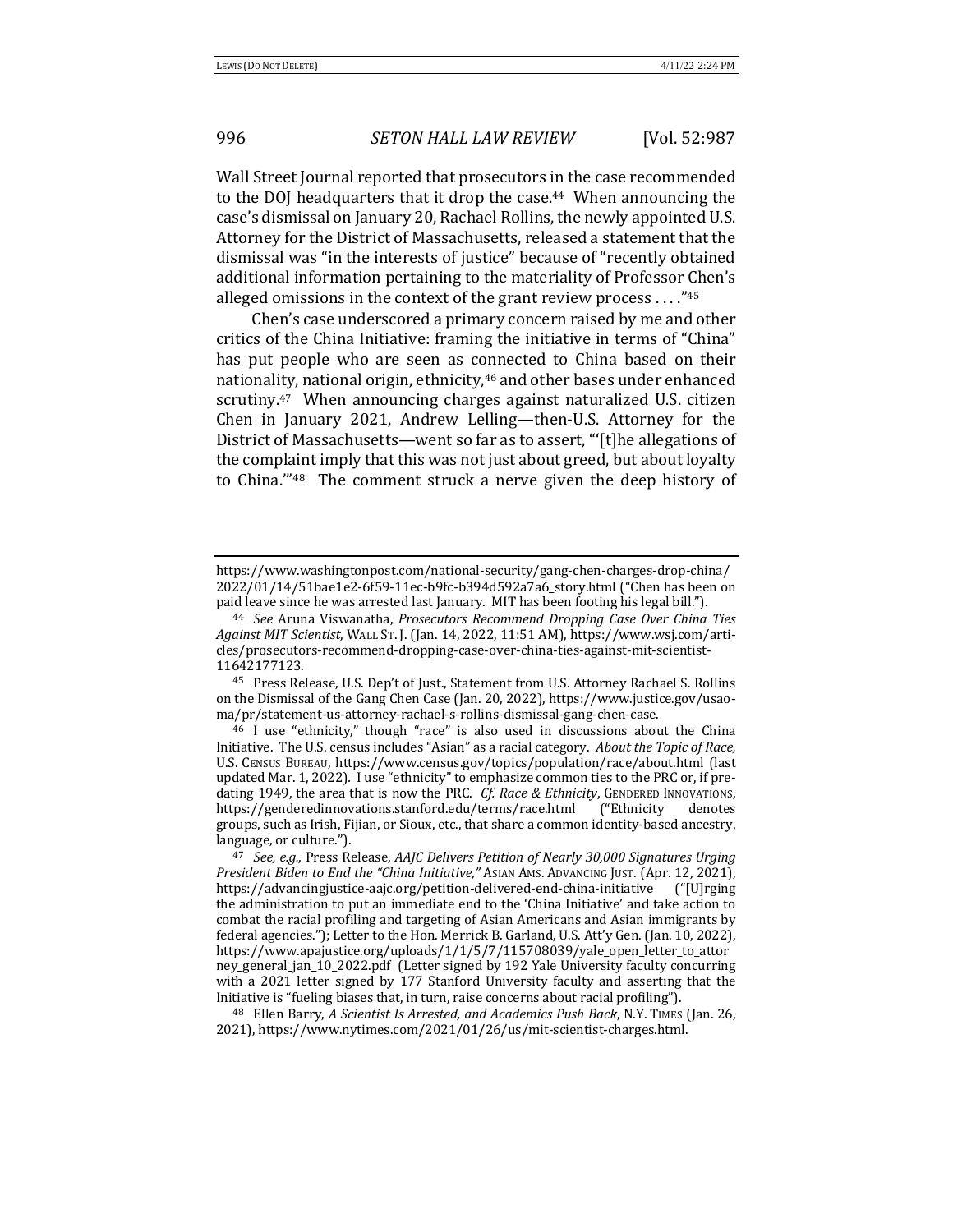distrust of Chinese-American scientists.<sup>49</sup> That the late-2021 MIT Technology Review investigation found that nearly 90 percent of defendants under the China Initiative were of Chinese heritage underscores the Initiative's disproportional impact.<sup>50</sup>

DOJ officials have pushed back on these concerns, stressing that the focus "is on behavior, not ethnicity."<sup>51</sup> When ending the China Initiative, Assistant Attorney General Matthew Olsen acknowledged the "harmful perception that the department applies a lower standard to investigate and prosecute criminal conduct related to that country or that we in some way view people with racial, ethnic or familial ties to China differently."<sup>52</sup> He was clear, however, that the DOJ found no basis during its review of the program that this *perception* was indeed reality: "I never saw any indication, none, that any decision that the Justice Department made was based on bias or prejudice of any kind."53

Disproportionate effects alone do not prove discriminatory intent, but the vastly disproportionate prosecutions of ethnically Chinese defendants—and the acquittals and dropping of cases—gives reason to question how cases are initiated and what oversight is present at all steps in the process. Moreover, even though the Biden administration pulled back on the mentions of "loyalty" and other problematic rhetoric under the Trump administration, the DOJ's assurances remain unsatisfying because we know from work by the American Bar Association and others that implicit bias can influence the behavior of well-intentioned investigators and prosecutors.<sup>54</sup>

Concerns about bias are reason enough to question the China Initiative, given that a foundational principle of criminal justice in the United States is non-discrimination—even if there is much work to be done in upholding that value. No matter how many times the U.S.

<sup>49</sup> *See* Mara Hvistendahl, *The FBI's China Obsession*, THE INTERCEPT (Feb. 2, 2020, 5:00 AM), https://theintercept.com/2020/02/02/fbi-chinese-scientists-surveillance/.

<sup>50</sup> *See* Kaiser Kuo, *Inside the DOJ's China Initiative with the MIT Technology Review,* SUPCHINA (Dec. 23, 2021), https://supchina.com/2021/12/23/inside-the-dojs-china-initiative/ (journalists Eileen Guo and Jess Aloe discussing the 130 out of 148 number in their findings).

<sup>&</sup>lt;sup>51</sup> Laura Lambert, *Three Takes on the China Initiative, from the USC U.S.-China Institute*, USC GLOB. (Oct. 7, 2020), https://global.usc.edu/three-takes-on-the-chinainitiative-from-the-usc-u-s-china-institute/ (quoting then-Assistant Attorney General for National Security, John Demers).

<sup>52</sup> Olsen, *supra* note 7.

<sup>53</sup> Hadley Baker, *Lawfare No Bull: The DOJ's Role in Combatting Nation State Threats*, LAWFARE (Feb. 25, 2022, 10:08 AM), https://www.lawfareblog.com/lawfare-no-bulldojs-role-combatting-nation-state-threats (audio replay of question and answer portion of Olsen's February 23, 2022, remarks).

<sup>54</sup> *See Implicit Bias Videos and Toolkit*, AM. BAR ASS'N, https://www.american bar.org/groups/diversity/resources/implicit-bias/ (last visited Feb. 23, 2022).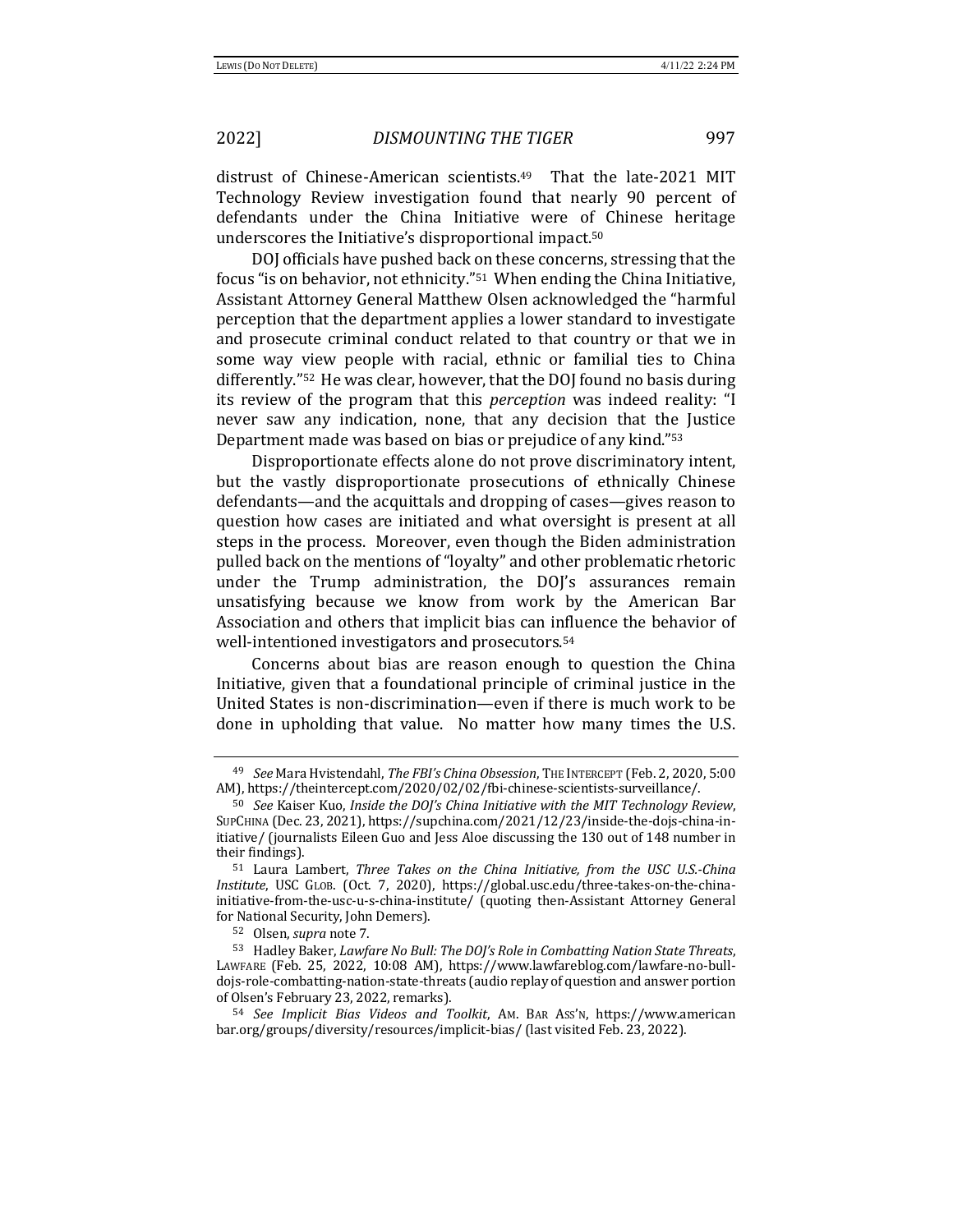government reiterates that it is surgically targeting threats from the PRC party-state, that bias is influencing at least some decisions is increasingly difficult for the government to refute when its pervasive "Chinese national security threats"<sup>55</sup> language is coupled with the collapse of several high-profile prosecutions of people of Chinese descent who had the resources and will to vigorously challenge the government's allegations. For those defendants under the China Initiative who entered guilty pleas, little is known about the circumstances surrounding those cases because of the lack of transparency in the plea-bargaining process.

That there is increasing documentation of a chilling effect adds another layer of critique: the China Initiative undermined the very economic competitiveness that it was meant to support. Researchers at the University of Arizona, for example, found that "among scientists of Chinese descent, more than 40 percent  $\dots$  reported feeling profiled by the U.S. government. By comparison, less than 10 percent of non-Chinese researchers said they believed they had been singled out because of their race."<sup>56</sup> This chilling effect has spurred worries that it will be more difficult to recruit talented students and researchers from China and that those in the United States will depart: "There are certainly people leaving,' says Steven Chu, a Nobel-prizewinning physicist at Stanford."<sup>57</sup>

## IV. THE DISMOUNT

Reports surfaced in fall 2022 that the Biden administration was looking for a way off the tiger. The new Assistant Attorney General for National Security, Matthew Olsen, led a review of the China Initiative beyond the case-specific reviews that have already resulted in the DOJ dropping a number of cases.<sup>58</sup> With tiger years known as a time for bold action, $59$  eyes were on the DOJ to see whether it would choose mild

<sup>55</sup> CHINA-RELATED PROSECUTIONS, *supra* note 3.

<sup>56</sup> Karin Fischer, *Chinese Scientists Feel a Chill Under U.S. Investigation of Higher Ed's China Ties, a New Survey Shows*, THE CHRON. OF HIGHER EDUC. (Oct. 28, 2021), https://www.chronicle.com/article/chinese-scientists-feel-a-chill-under-u-s-investigation-of-higher-eds-china-ties-a-new-survey-shows. 

<sup>57</sup> Andrew Silver, *U.S. Political Crackdown Spurs Fears of Chinese Brain-Drain*, NATURE (Sept. 7, 2020), https://www.nature.com/articles/d41586-020-02359-5.

<sup>58</sup> *See* Viswanatha, *supra* note 44 (reporting that Attorney General Garland tasked Olsen "with reviewing the department's approach to countering threats posed by the Chinese government").

<sup>59</sup> *2022 Chinese Zodiac Predictions: What Will the Year of the Tiger Bring?*, HARPER's BAZAAR (SINGAPORE) (Jan. 9, 2022), https://www.harpersbazaar.com.sg/gallery/2022chinese-zodiac-predictions/.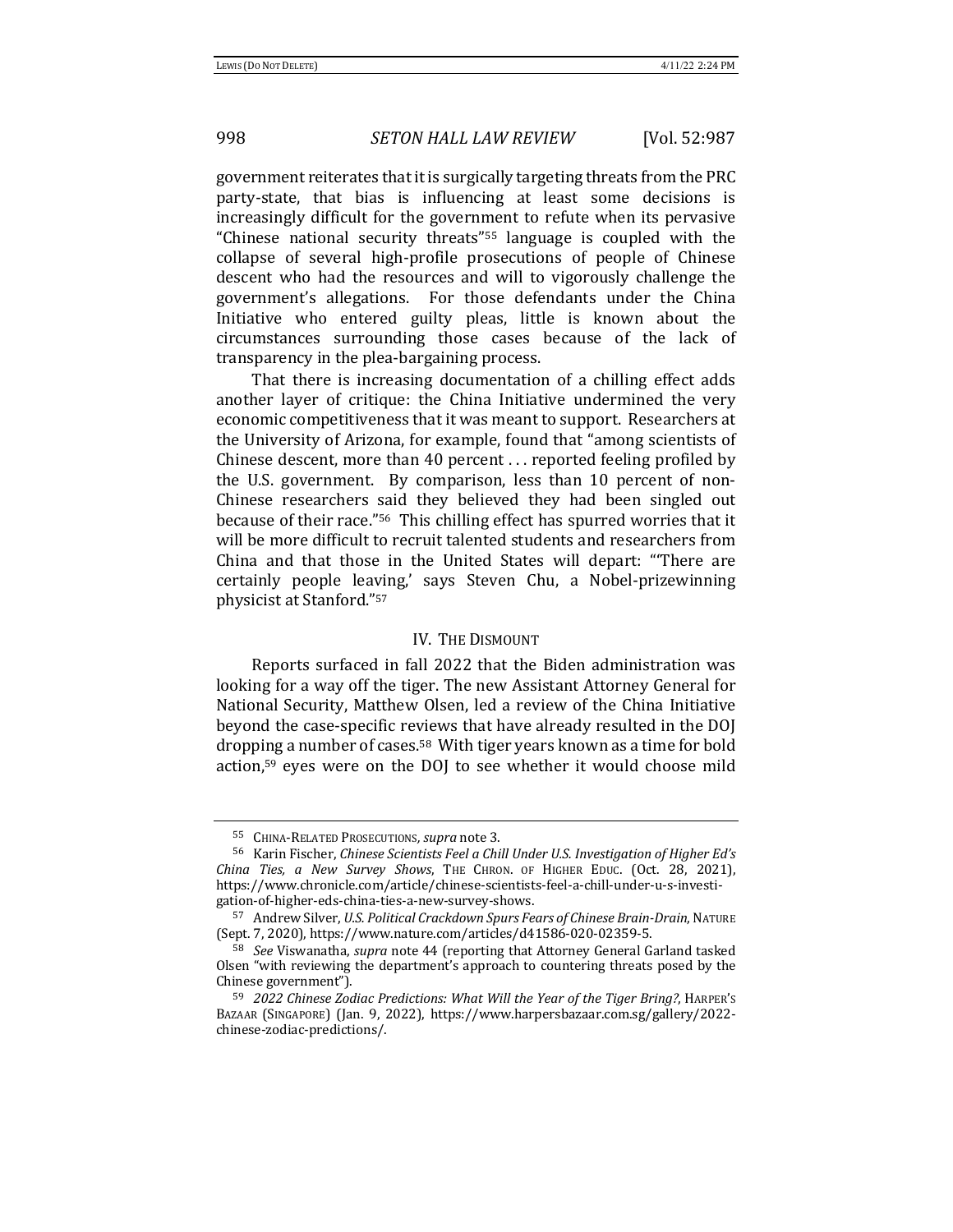recalibration as compared with a robust, holistic reform to the DOJ's use of criminal law to protect both IP and broader research integrity.

President Biden voiced the need for boldness in other contexts. On the anniversary of the January 6, 2021, assault on the U.S. Capitol, President Biden addressed the need to grapple with events on that date:

This isn't about being bogged down in the past. This is about making sure the past isn't buried. That's the only way forward. That's what great nations do. They don't bury the truth, they face up to it. Sounds like hyperbole, but that's the truth: They face up to it. We are a great nation. $60$ 

Truly ending the China Initiative likewise requires not just removing the name but also the more challenging work of reflecting on the long history of discrimination against people of Chinese descent and of Asian Americans and Pacific Islanders more broadly—and doing the work to reduce how bias can permeate into decision-making. The DOJ has yet to face up to this past or articulate a path that will protect against bias in the future.

Specifically, while the DOJ's long-awaited announcement on February 23, 2022, took the critical step of removing the 'China Initiative' name, it left open questions about how the replacement 'Strategy for Countering Nation-State Threats' would differ in practice.<sup>61</sup> Was this an actual dismount or rather a decision to continue the ride while calling the tiger a different name? Assistant Attorney General Olsen recognized that "by grouping cases under the China Initiative rubric, we helped give rise to a harmful perception that the department applies a lower standard to investigate and prosecute criminal conduct related to that country or that we in some way view people with racial, ethnic or familial ties to China differently."<sup>62</sup> As noted above, however, he made clear that the DOJ's review found that this view was merely a "perception" with no factual basis.<sup>63</sup>

Assistant Attorney General Olsen further assured that the DOJ would alter its approach to academic integrity and research security cases by applying a more stringent review when determining "whether criminal prosecution is warranted or whether civil or administrative

<sup>&</sup>lt;sup>60</sup> Remarks by President Biden to Mark One Year Since the January 6th Deadly Assault *on the U.S. Capitol*, THE WHITE HOUSE (Jan. 6, 2022, 9:16 AM), https:// www.whitehouse.gov/briefing-room/speeches-remarks/2022/01/06/remarks-bypresident-biden-to-mark-one-year-since-the-january-6th-deadly-assault-on-the-u-scapitol/.

<sup>&</sup>lt;sup>61</sup> Olsen, *supra* note 7.

<sup>62</sup> *Id.*

<sup>63</sup> *See supra* notes 52–53.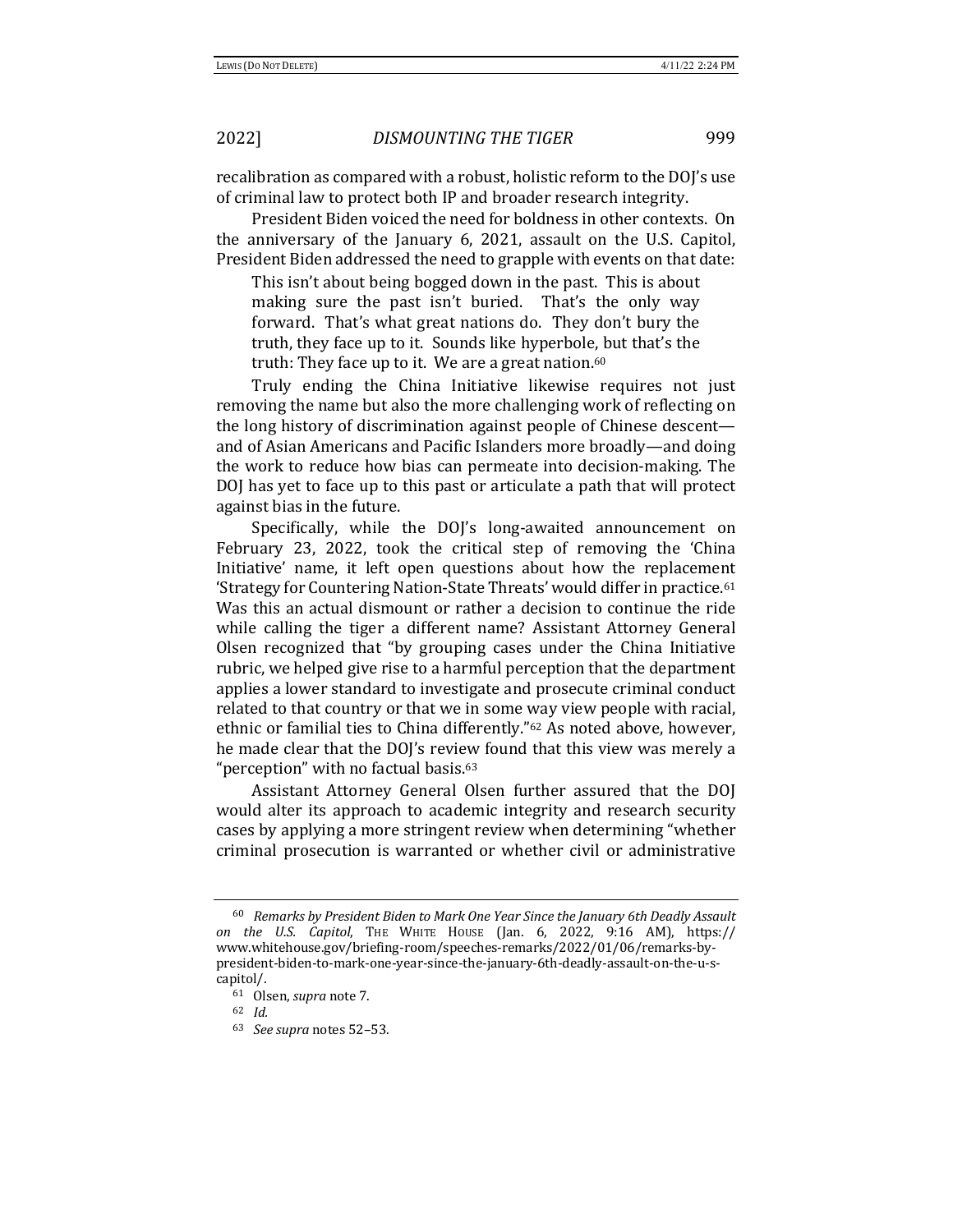remedies are more appropriate."<sup>64</sup> A pressing concern is what the DOJ's enhanced supervision of these cases will entail and, most immediately, what guardrails are being built to scrutinize how potential criminal cases are identified and proceed toward trial. That the DOJ made no alterations to Franklin Tao's case—one squarely in the academic integrity and research security category<sup>65</sup>—nor explained why it was proceeding to trial as before, exacerbated doubts about how different the stated new approach would be.

To be clear, concerns about how the PRC leadership intends to become the world's primary center for science and technology<sup>66</sup> are well-founded, including that the PRC party-state will use both legal and extralegal means in hopes of achieving this goal.<sup>67</sup> But there is a smarter way of pursuing the United States' own goal of remaining a leader in science and technology as, in President Biden's words, "[w]e are in competition with China and other countries to win the 21st century."68 The Biden administration can be a tougher competitor with China by being tough on bias and discrimination at home in the United States.

Alongside tackling issues of bias and fostering a more welcoming and inclusive atmosphere for foreign talent, even greater momentum is needed to clarify and streamline research reporting requirements. The Trump administration issued Presidential Memorandum on United States Government-Supported Research and Development National Security Policy (known as NSPM-33) in its waning days.<sup>69</sup> The Biden administration issued guidance on implementing NSPM-33 in January 2022 following calls for public comments.<sup>70</sup>

<sup>&</sup>lt;sup>64</sup> Olsen, *supra* note 7.

<sup>65</sup> *See* Lewis-Kraus, *supra* note 33.

<sup>&</sup>lt;sup>66</sup> See Xi Jinping: 'Strive to Become the World's Primary Center for Science and High *Ground for Innovation*,<sup>'</sup> DIGICHINA (Mar. 18, 2021), https://digichina.stanford.edu/ work/xi-jinping-strive-to-become-the-worlds-primary-center-for-science-and-highground-for-innovation/. 

<sup>67</sup> *See, e.g., Legal, Illegal, and Extralegal: China's Pursuit of Its Tech Future, CTR. FOR* SEC. & EMERGING TECH. (GEORGETOWN) (Mar. 18, 2021), https://cset.georgetown.edu/ event/legal-illegal-and-extralegal-chinas-pursuit-of-its-tech-future/. 

<sup>68</sup> Evelyn Cheng, *Biden Calls for the U.S. to Become More Competitive Against a 'Deadly Earnest' China,* CNBC (Apr. 29, 2021, 1:15 AM), https://www.cnbc.com/2021/04/29/ biden-calls-for-us-to-become-more-competitive-against-china.html. 

<sup>&</sup>lt;sup>69</sup> Presidential Memorandum on United States Government-Supported Research and *Development National Security Policy*, TRUMP WHITE HOUSE (Jan. 14, 2021), https://trumpwhitehouse.archives.gov/presidential-actions/presidential-memorandum-united-states-government-supported-research-development-national-securitypolicy/. 

<sup>&</sup>lt;sup>70</sup> SUBCOMM. FOR RSCH. SEC. & JOINT COMM. ON THE RSCH. ENV'T, GUIDANCE FOR IMPLEMENTING NATIONAL SECURITY PRESIDENTIAL MEMORANDUM 33 (NSPM-33) ON NATIONAL SECURITY STRATEGY FOR UNITEED STATES GOVERNMENT—SUPPORTED RESEARCH AND DEVELOPMENT (2022),